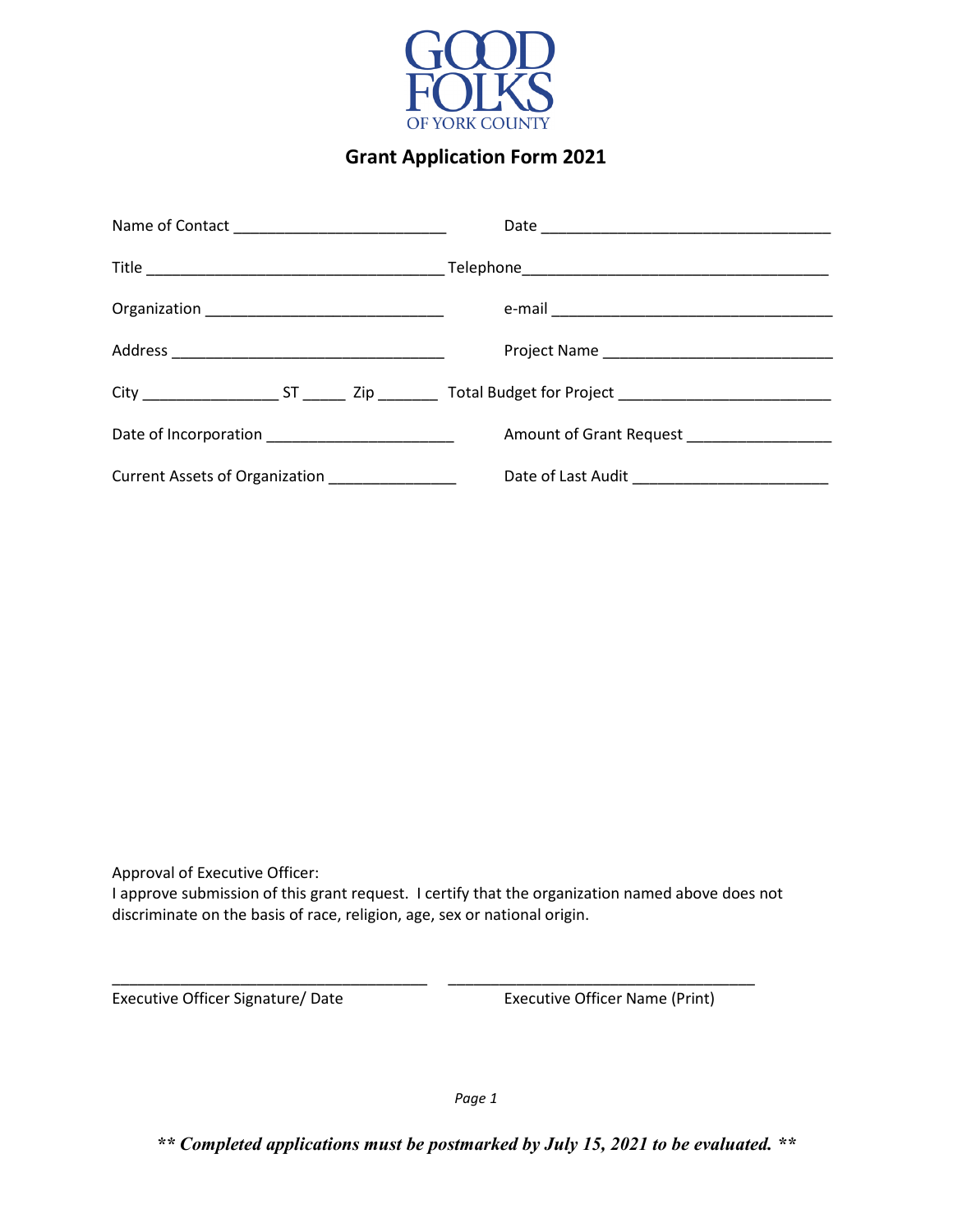

Statement of purpose of your organization.

Brief summary of the proposed program.

What are the most urgent needs of your organization?

Specifically, how will the grant funds be used?

*\*\* Completed applications must be postmarked by July 15, 2021 to be evaluated. \*\**

*Page 2*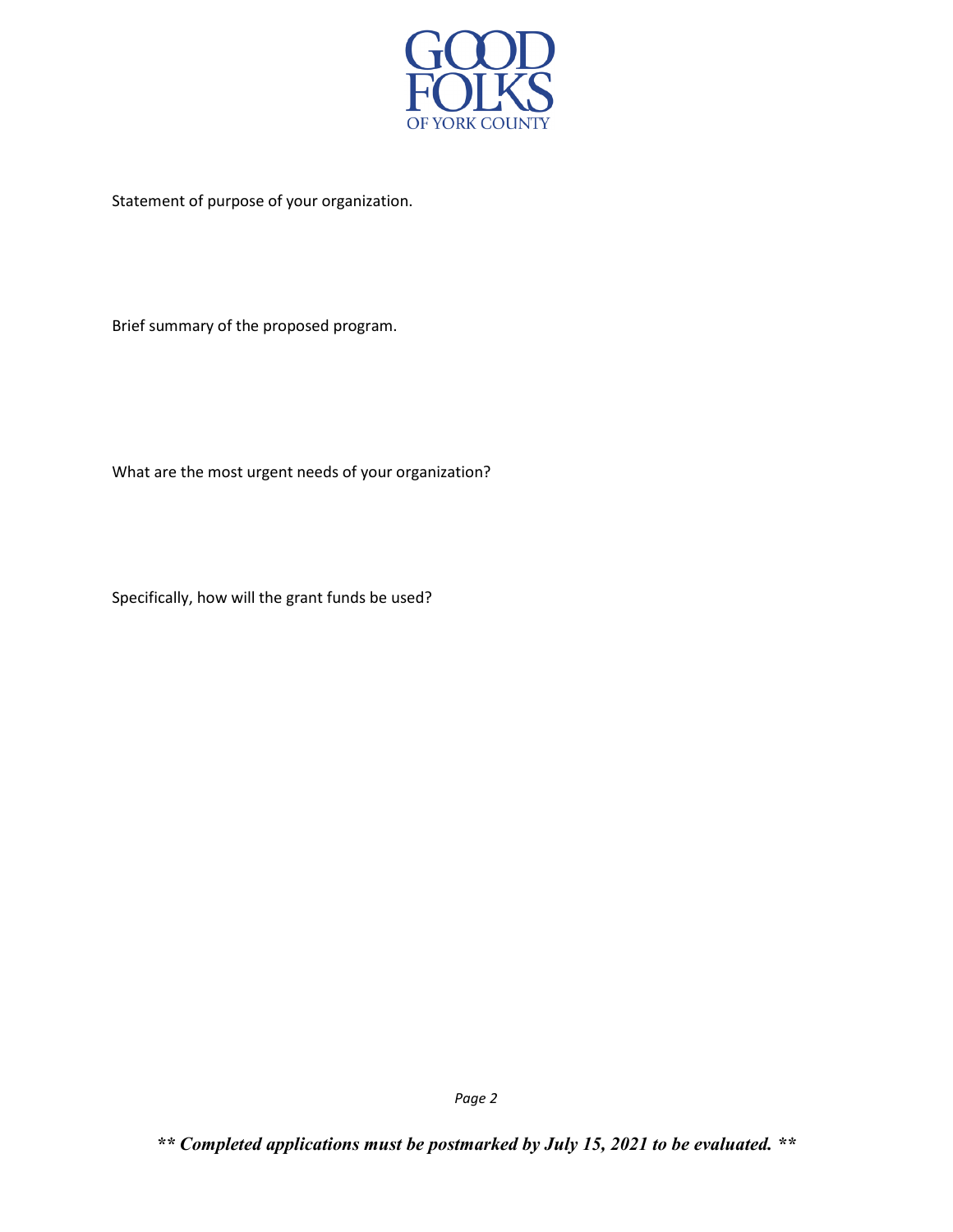

What are the specific plans and timetable for the program?

One way that Good Folks promotes itself to potential donors and future members is through endorsements of our grant recipients. Please explain in detail how your agency will promote Good Folks if it should receive funding.

What are your specific plans for funding this program after the Good Folks grant in 2021/2022?

*Page 3*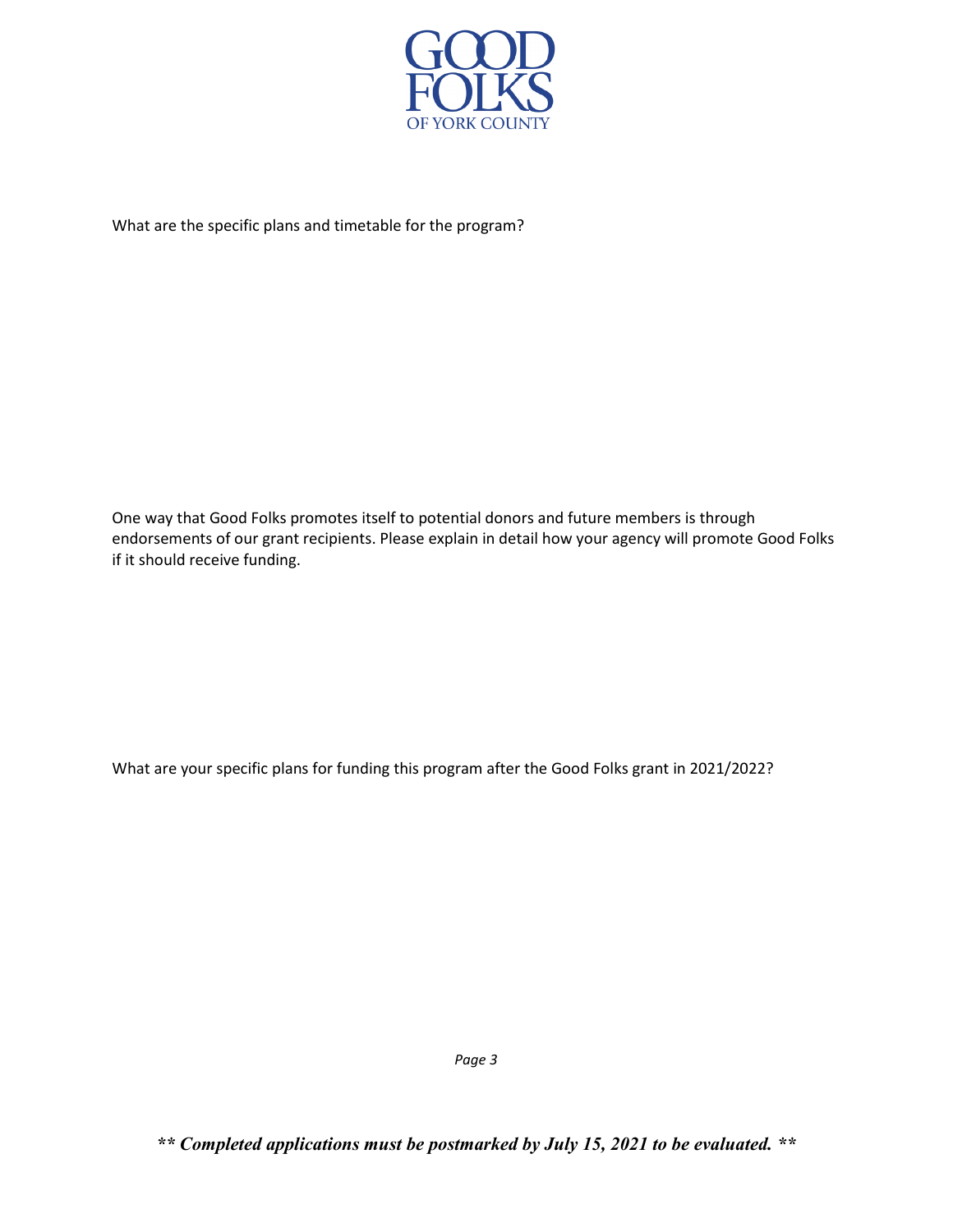

**Program \_\_\_\_\_\_\_\_\_\_\_\_\_\_\_\_\_\_\_\_\_\_\_\_\_\_\_\_\_\_\_\_\_\_\_\_\_ Time Period Covered \_\_\_\_\_\_\_\_\_\_\_\_\_\_\_\_\_\_\_\_**

## *SECTION ONE- PROGRAM INCOME*

|                                          |                        | (Check One)      |              |
|------------------------------------------|------------------------|------------------|--------------|
| Funding Sources: List each actual and/or |                        |                  |              |
| anticipated source of funding for THIS   | <b>Amount of Funds</b> | <b>Funds</b>     | <b>Funds</b> |
| PROGRAM ONLY.                            |                        | <b>Committed</b> | Requested    |
|                                          |                        |                  |              |
|                                          |                        |                  |              |
|                                          |                        |                  |              |
|                                          |                        |                  |              |
|                                          |                        |                  |              |
|                                          |                        |                  |              |
|                                          |                        |                  |              |
|                                          |                        |                  |              |
|                                          |                        |                  |              |
|                                          |                        |                  |              |
|                                          |                        |                  |              |
|                                          |                        |                  |              |
|                                          |                        |                  |              |
|                                          |                        |                  |              |

## *SECTION TWO- PROGRAM EXPENSES*

| <b>Expense Items: List expense items</b><br>for THIS PROGRAM ONLY. | <b>Amount of Funds</b> | Amount of item to be<br>funded<br>from Good Folks grant. |
|--------------------------------------------------------------------|------------------------|----------------------------------------------------------|
|                                                                    |                        |                                                          |
|                                                                    |                        |                                                          |
|                                                                    |                        |                                                          |
|                                                                    |                        |                                                          |
|                                                                    |                        |                                                          |
|                                                                    |                        |                                                          |
|                                                                    |                        |                                                          |

*Page 4*